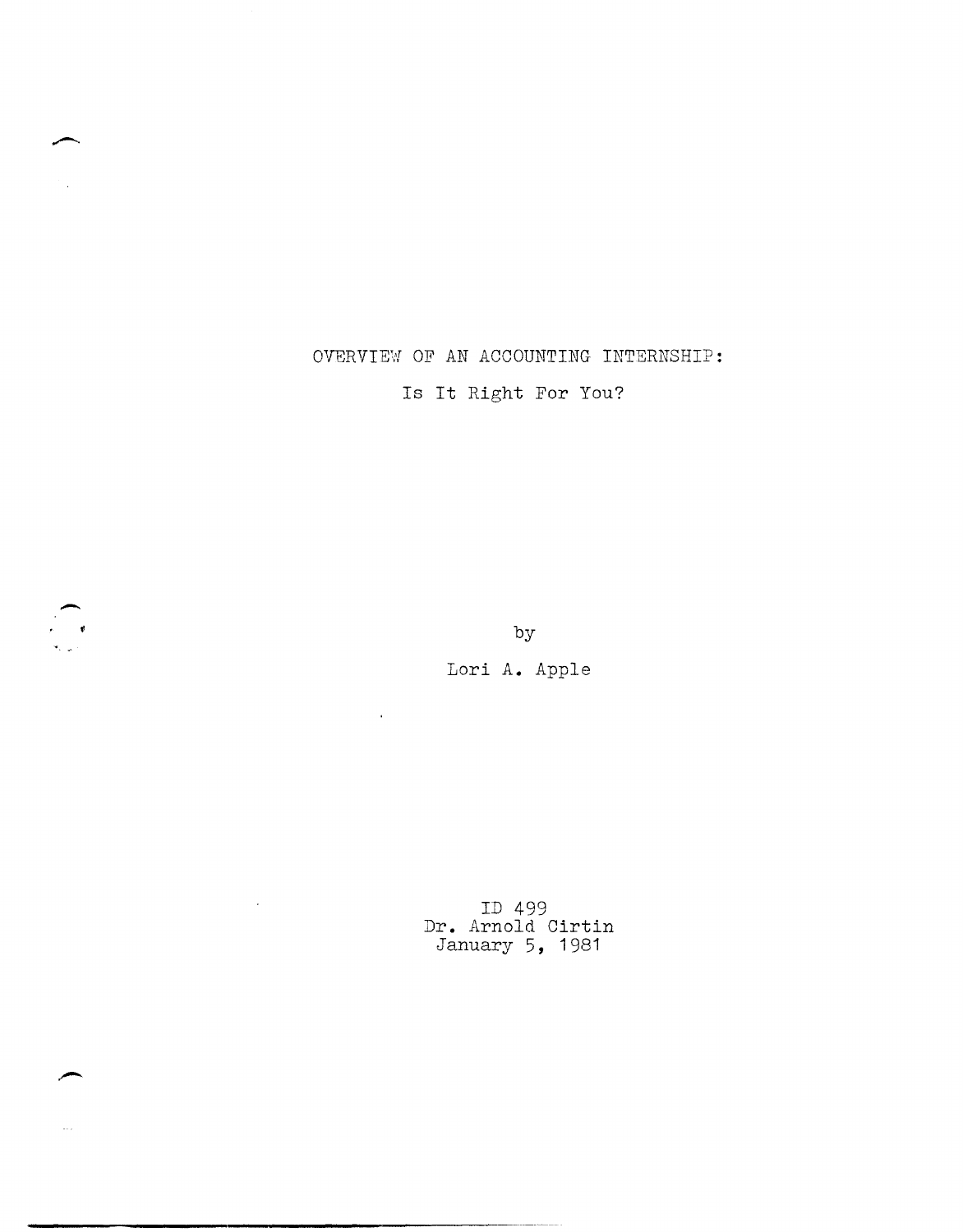

-.

#### OVERVIEW OF AN ACCOUNTING INTERNSHIP:

# Is It Right For You?

(Outline)

Controlling Purpose: This paper is to present an overview of an Accounting Internship to a prospective intern.

- I. The purpose of an internship is to bridge the gap between classroom theory and practical application.
- II. The Department of Accounting offers two internship programs.

A. One program is offered in governmental/ industrial accounting.<br>1. Specified classe

- **1.** Specified classes are prerequisites for participation in this program.
- 2. There are time restrictions placed on the internship.
- 3. Previous interns indicated that they were assigned a wide variety of duties.
- 4. Previous interns mentioned additional courses which were beneficial to them.
- B. One program is offered in public accounting.<br>1. Specified class standing and courses a
	- **1.** Specified class standing and courses are prerequisites for participation in this internship program.
	- 2. There are time restrictions placed on the internship.
	- 3. Previous interns encountered varying degrees of training.
	- 4. The assignments under this program are of an established nature.
	- 5. Future interns might find suggested additional courses helpful.
- III. All prospective interns must meet certain general requirements when considering an internship in accounting.
	- A. An internship application form must be submitted to the Department of Accounting.
	- B. The internship applicant must interview with possible employers.<br>1. Interviews ma
		- Interviews may be arranged through the Placement Office or by direct contact with the firm.
		- 2. There are several items which should be considered when a student interviews with a prospective employer.
			- a. Different companies offer different programs and experiences.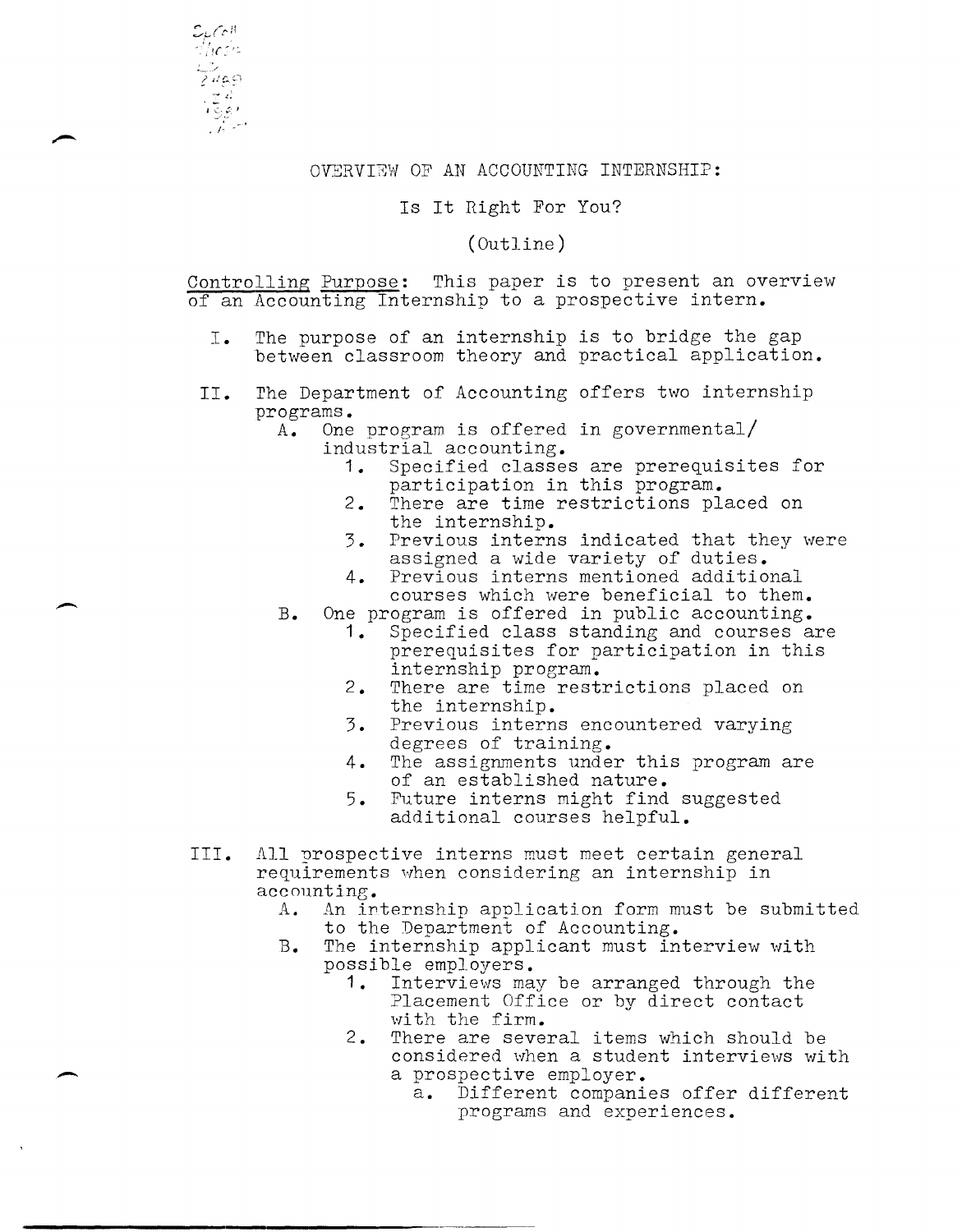- b. The pay rate and other benefits will also vary from company to company.
- **c.** The location and reputation of the firm involved should be considered.
- **d.** The amount of travel required will not be the same for every firm.
- **C.** The Department of Accounting requires that certain steps be followed in accepting an internship position.
	- **1.** The offer and acceptance of an internship position must be in writing.
	- 2. All internship programs must be approved by the Head of the Department of Accounting.
	- 3. The student must register for the Accounting Internship course,  $\overline{ACC}$  481, to receive eight hours of university credit.
- IV. The student assumes certain responsibilities when he accepts an internship position.
	- A. An employer will expect certain qualities in an intern.<br>1. T
		- The intern's attitude, appearance, and promptness are important.
		- **2.** An intern should be able to apply technical knovIledge to practical applications.
		- 3. An intern will be called upon to express himself effectively.
	- B. The Department of Accounting imposes certain requirements on the intern.<br>1. Weekly written report
		- Meekly written reports and a summary report at the conclusion of the internship must be prepared.
		- 2. The employer will be asked to prepare a written evaluation of the intern's performance.
	- *v*  , . An internship can offer beneficial and enlightening experiences.
		- **A.** An internship is a learning experience that could not be replaced by classroom instruction.
		- B. The practical experience can be an asset when taking the Certified Public Accountant (CPA) Examination.
		- **C.** The experience may aid the student in finding permanent employment following graduation.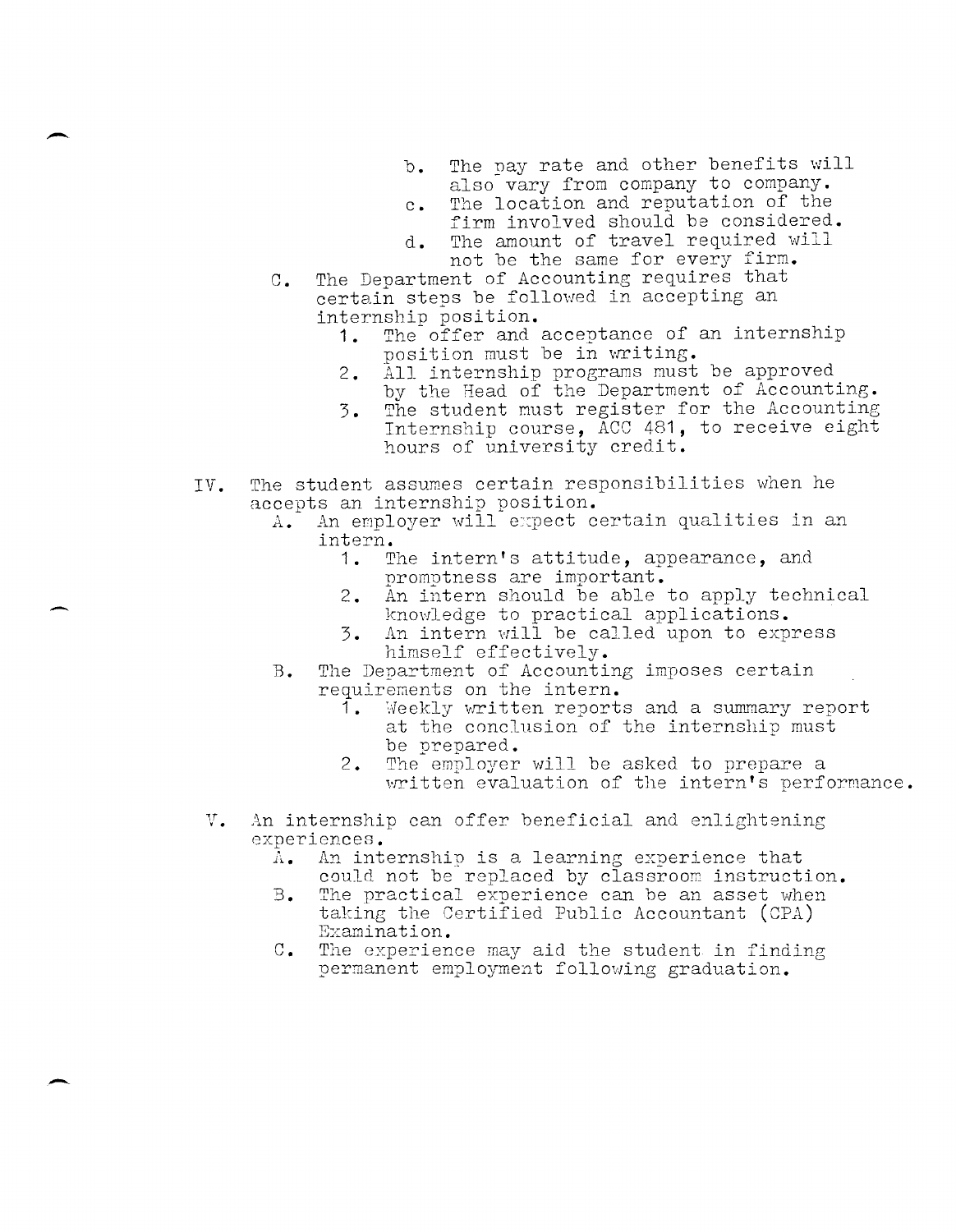### OVERVIEW OF AN ACCOUNTING INTERNSHIP:

Is It Right For You?

What is an accounting internship? What benefits will I gain by having an internship? How do I arrange to have an internship? Questions like these have continually been raised by accounting students since the Department of Accounting of the Ball State University College of Business began operating an internship program in 1950. Where can a student find the answers to these and other questions? Until this time, information concerning the internship program has been limited and widespread. It is hoped that this compilation of information will provide accounting students with the information they need to answer their questions.

# Objectives of the Program

The primary objective of the Accounting Internship Program is to improve the student's depth of understanding of the nature of American business and the role of its accounting function. The internship experience<br>should also contribute to the development of maturity and confidence in the students and it should assist them in determining in which areas of accounting they should seek their careers.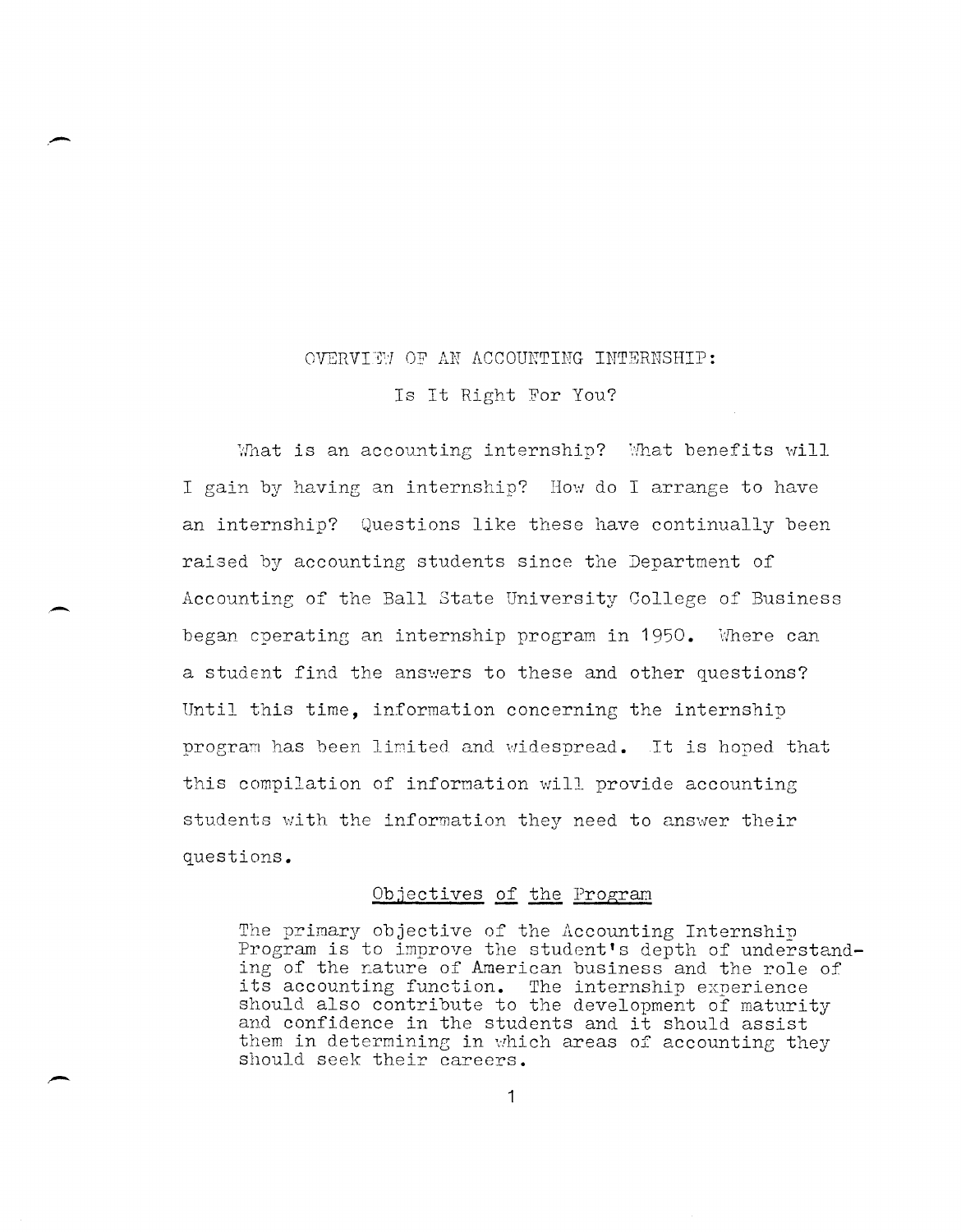The Accounting Internship Program offers the participating firms an opportunity to participate with the university in the educational process and examine prospective accounting employees in an environment that should aid the firm's recruiting effort. The program enables the university to add a touch of practicality that should carry over into the classroom when the intern returns to the university.

These are the Department of Accounting's stated objectives of the Accounting Internship Program. In essence, it is hoped that the Accounting Internship Program will provide accounting students an opportunity to bridge the gap between theory and practical application in the business world. In addition to the obvious benefits to be derived from learning by doing under the supervision of an experienced accountant, students are able to evaluate their aptitudes, interests, and abilities to pursue accounting careers. This on-the-job experience also appears to provide the students with a better background for further accounting study and work when they return to the university.

#### Industrial and Governmental Programs

The Department of Accounting at Ball State University offers two internship programs to interested students. **The** first of these programs deals with the areas of industrial and governmental accounting. Normally, accounting majors who have completed the third term of their junior year will be eligible for this program. The students should have completed the junior level accounting courses which would include intermediate accounting and cost accounting. The

 $\mathcal{P}$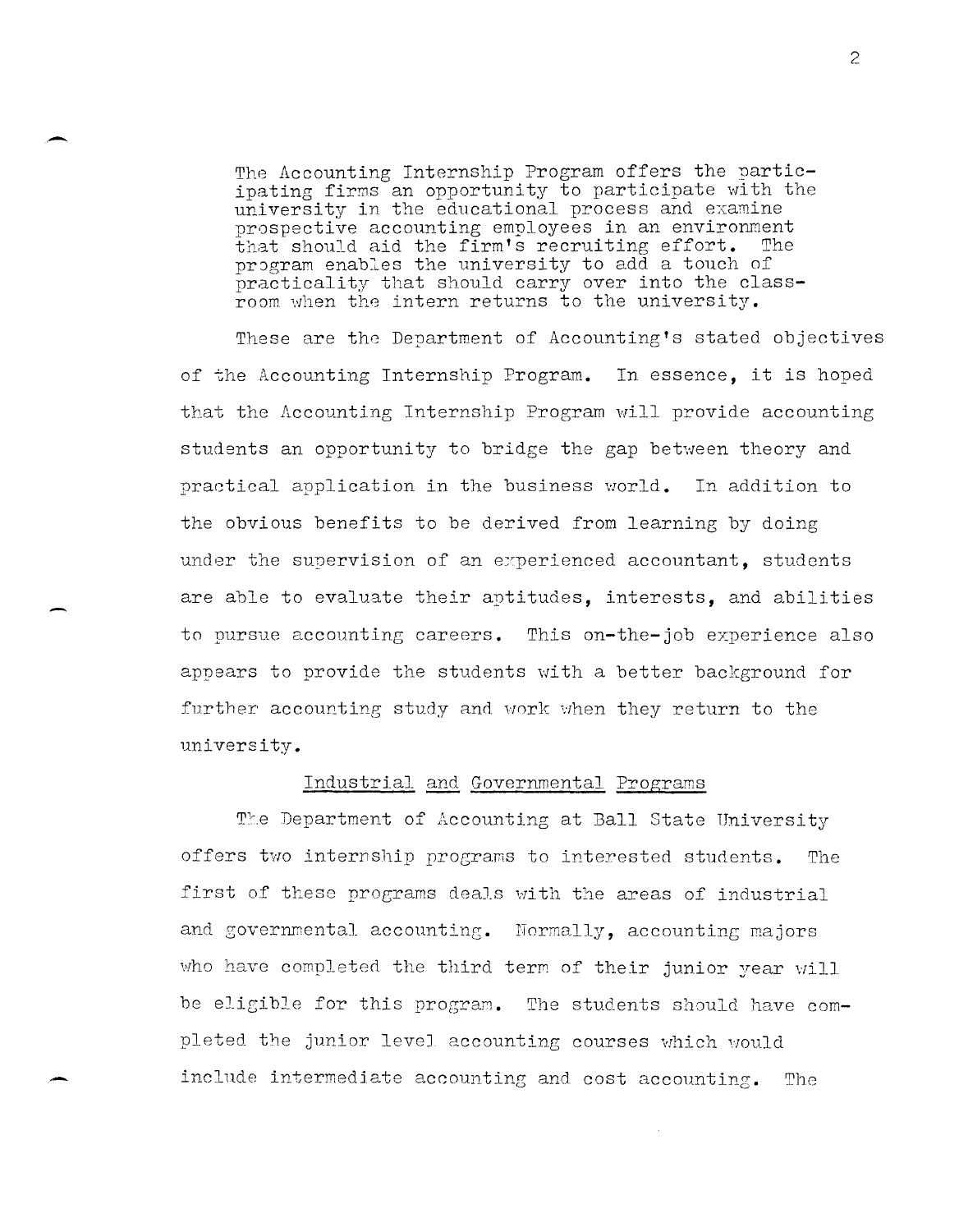internship will generally occur during the summer between the student's junior and senior years, and will be for a minimum of eleven weeks. The exact duration of the internship will be decided by the intern and employer, but it must fit within the confines of the quarter in which it is taken. Of the eighteen students enrolled in the industrial and governmental internship programs in 1980, all eighteen felt that the length of the internship was adequate enough to give them a basis for a fair appraisal of industrial or commercial accounting.

These same eighteen students indicated that they were assigned a wide variety of duties during their internships. Although sixteen claimed the firm did not conduct a formal training or indoctrination period for them, the majority felt they were given adequate supervision and instruction in the completion of these assignments. They most commonly mentioned the following eight assignments: preparing journal entries, preparing bank reconciliations. preparing schedules of account activity. working with inventories, preparing cost analysis. issuing various reports and correspondence. working with depreciation and amortization accounts, and performing special projects. In addition to the required accounting courses, several of the students suggested that principles of finance. calculating machines, and various computer classes were helpful in the completion of these assignments.

 $\overline{3}$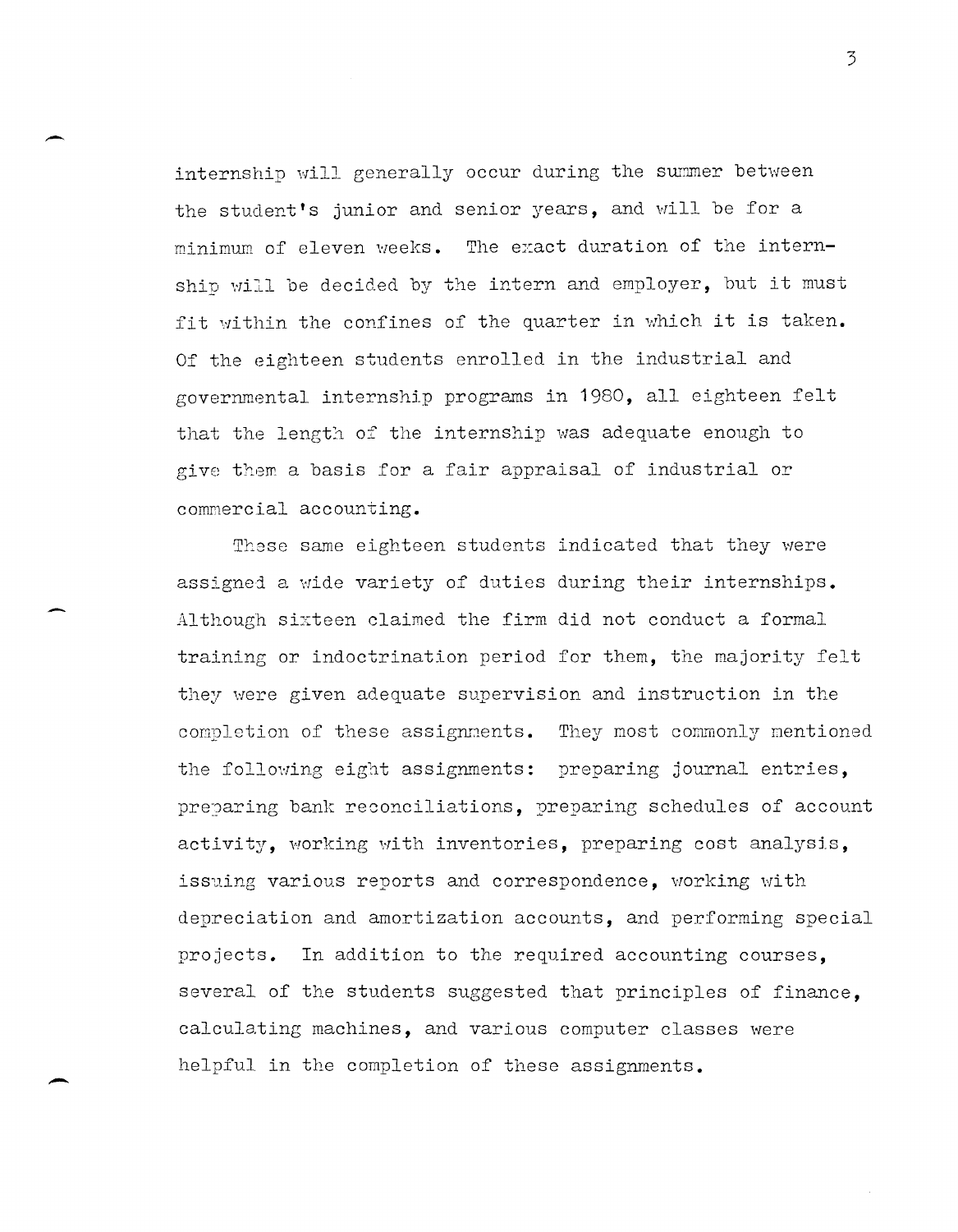# Public Accounting Program

,-

 $\overline{\phantom{0}}$ 

-

The second internship program offered by the Department of Accounting deals with the area of public accounting. To be eligible for this program, the applicants should have completed the auditing course and the first tax course in addition to the junior level accounting courses. Students with an interest in this aspect of accounting would generally complete their internship during the winter quarter of their senior year. The exact duration of the internship will again be decided by the intern and employer, but it must be a minimum of eleven weeks and fit within the confines of the quarter in which it is taken. Twenty-one students were enrolled in the public accounting internship program during the winter quarter of the 1979-80 academic year, and 100% of them agreed that the length of the internship was adequate enough to give then a basis for a fair appraisal of auditing.

Under the public accounting internship program, the students actually work for a public accounting firm. Almost half of the twenty-one students mentioned above indicated that they were subjected to some form of formal training, although the depth of this training varied considerably. Interns with one firm were flown to Iowa City, Iowa for a two day orientation session; however, most interns received in-house training. Regardless of the formal training they received, the majority of the interns felt they were given adequate supervision and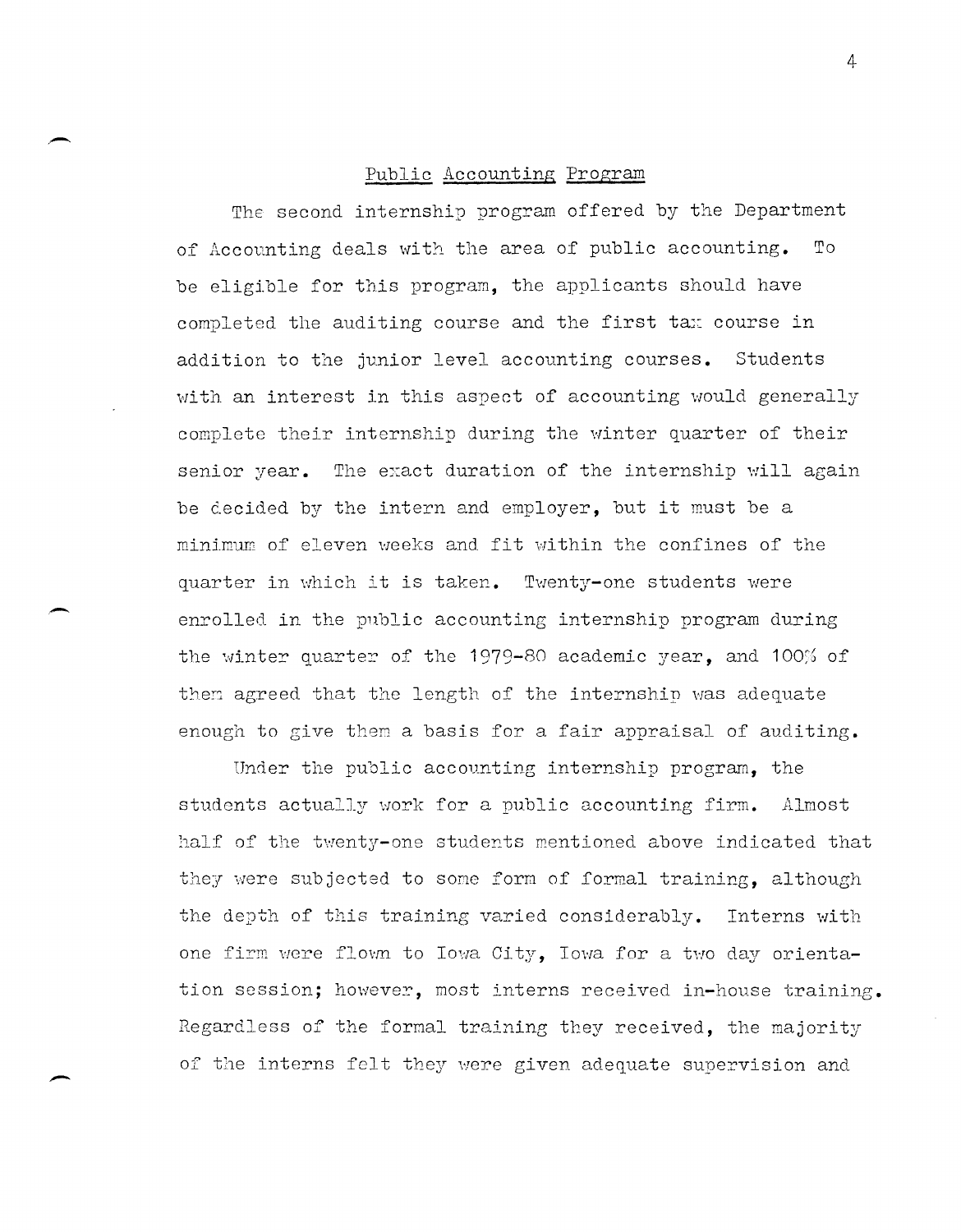instruction in the completion of their assignments. The activities these interns indicated they were frequently involved in include: working with confirmations; working with financial statements; preparing corporate, individual and payroll tax returns; analyzing accounts receivable and accounts payable; performing proofs of cash; dealing with inventories; and preparing various audit work papers. It was suggested that future interns might find the second tax course, the calculating machines course, and a speech course useful in addition to the required courses.

## General Requirements

In addition to prerequisite courses and Applying. time constraints, certain other requirements must also be considered when applying for an internship in accounting. Students eligible for one of the internship programs must file an application for an internship with the member of the accounting faculty responsible for directing the program. These application forms may be secured from the Department of Accounting secretary and should be returned to her upon completion.

Interviewing. The Department of Accounting requires that all applicants for internships be interviewed by a representative of the firm or agency prior to being selected or assigned. These interviews may be arranged through the Placement Office at Ball State University. The Department of Accounting will notify the Placement Office of the names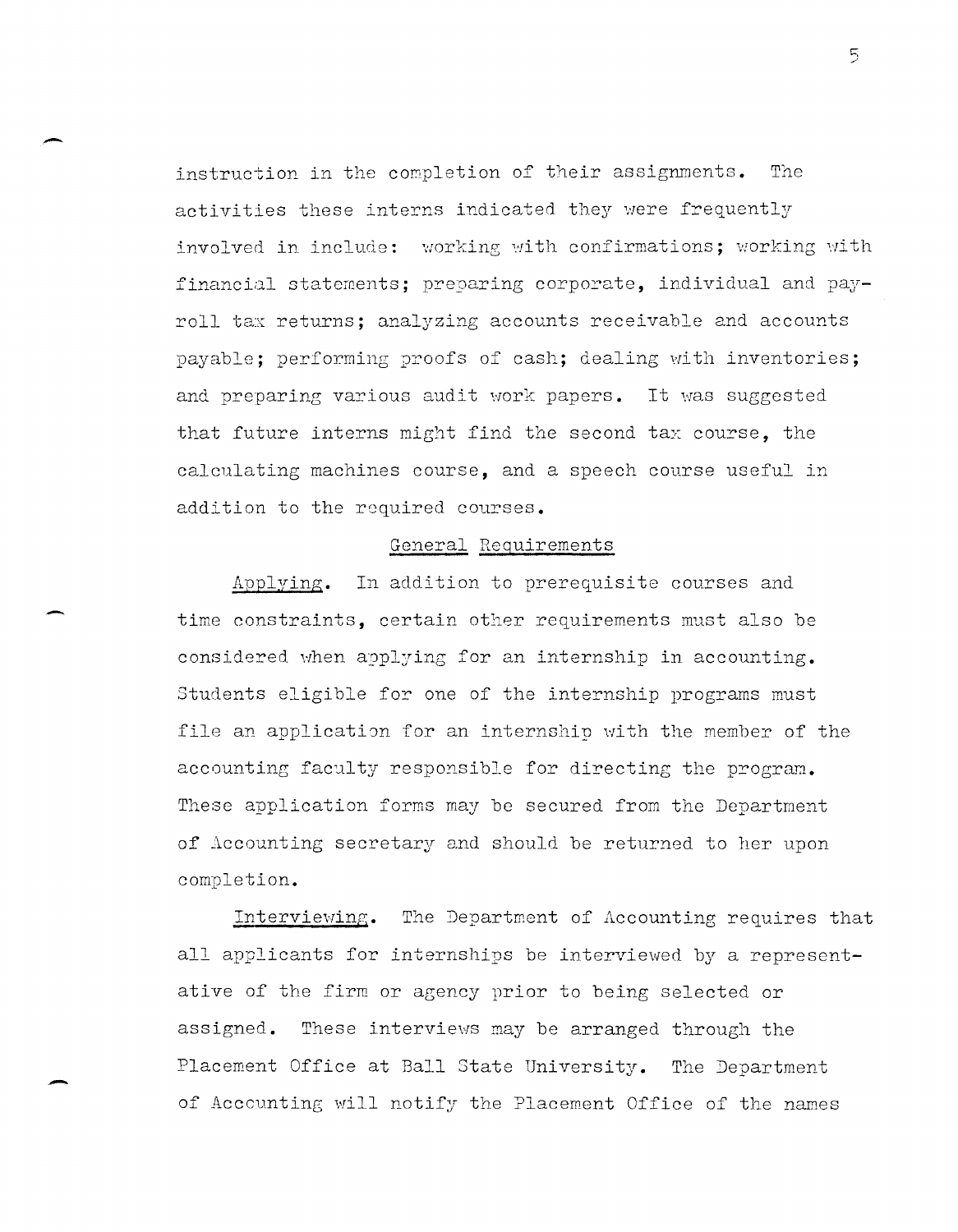of the students authorized to make arrangements for interviews. At this point it becomes the student's responsibility to work with the Placement Office. This will include completing the necessary forms required by the Placement Office, meeting with one of the Placement Office representatives, and scheduling to meet with representatives from participating firms. These interviews will generally take place the quarter before the internship is offered.

The internship applicants are not restricted to interviewing with only those firms who come on campus through the Placement Office. It is also possible for students to arrange an interview by directly contacting a firm. The Placenent Office can provide the students with access to the addresses of firms in a wide variety of areas. It is then up to the student to contact the firm, explain the accounting internship program, and ask for an interview. These interviews should also take place the quarter before the internship is offered if not before.

-

There are several items which should be considered when a student interviews with a prospective employer. The interviewer is a representative of his firm and could be a major source of information concerning that firm. It is inportant to learn what type of program the firm is offering. The assignments and experiences will differ from company to conpany, as will the rate of pay and other benefits. Other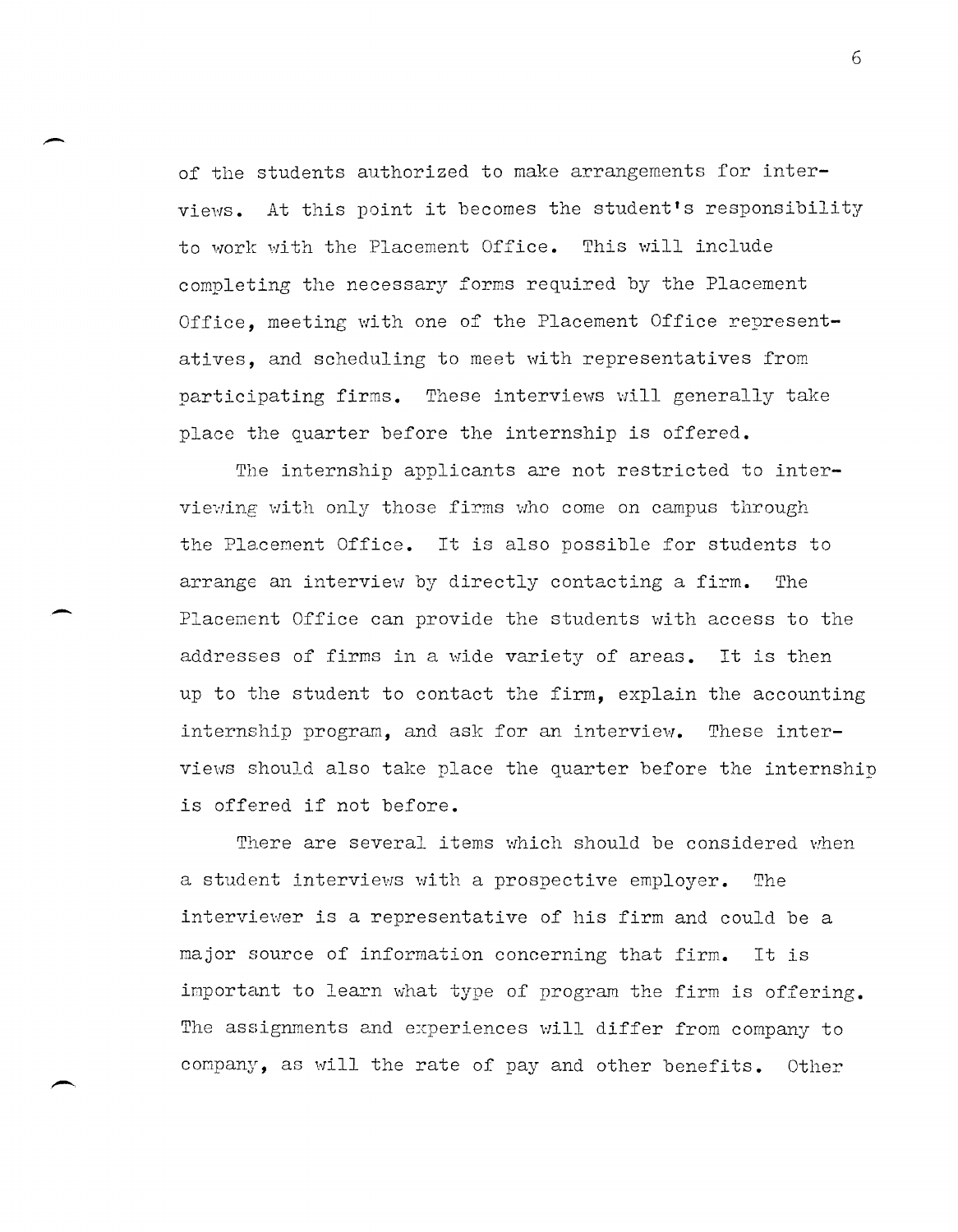aspects to consider are the location and reputation of the firm, and the amount of travel involved during the internship. During the Industrial and Governmental Internship Programs, little travel will be involved; however, previous interns under the Public Accounting Internship Program indicated that they were expected to travel anywhere from 0% to 50% of the time they were with the firm.

Accepting. Following the interviewing process, the prospective employer will make his internship offer by mail directly to the intern, and the student must accept or decline the internship offer in writing. The Department of Accounting does not guarantee employment for each approved prospective intern, nor does is guarantee that each prospective employer will be able to participate in the internship program. If the student does accept an internship position, he must notify the Department of Accounting. The Head of the Department of Accounting must approve the internship arrangement before the student may register for the Internship in Accounting, course number *ACC* 481. Eight quarter hours of university credit in accounting are granted to the undergraduate who participates satisfactorily in the internship program.

#### Responsibilities of the Intern

-

The student assumes certain responsibilities when he accepts an internship position with an employer. An internship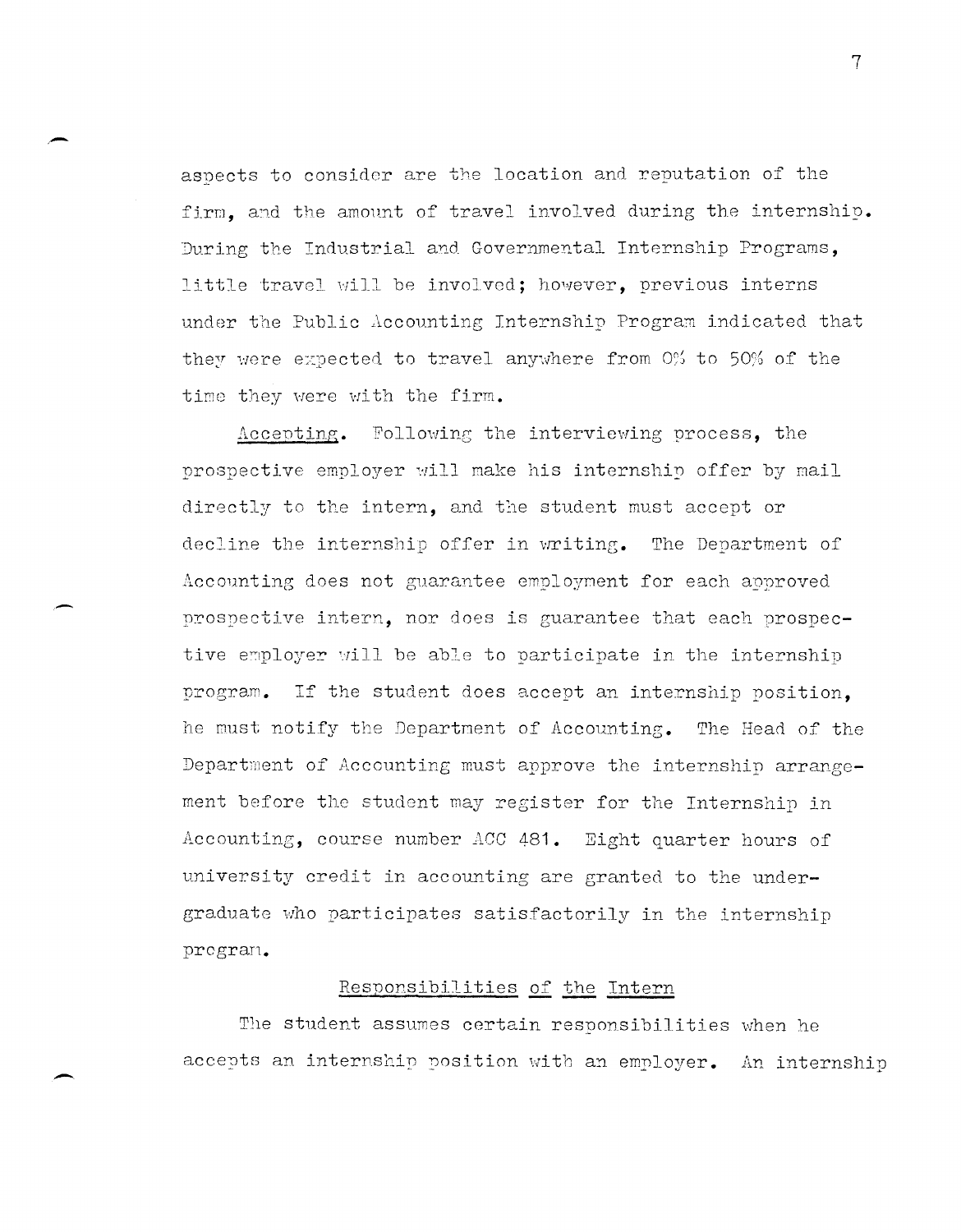is a job, and the intern will be expected to take it seriously and conduct himself in a manner which will reflect favorably upon his employer and Ball State University. It is important that each intern present a good appearance and exhibit a cooperative attitude while on the job. He should also be punctual and exercise professional taste, ethics, and judgment in every situation. The intern will also be expected to perform computational work accurately and with reasonable speed. In addition to applying technical knowledge in practical applications. the intern will be called upon to express himself effectively both orally and in written materials.

The intern will also be required to prepare weekly written reports and a summary report at the conclusion of the internship experience to be submitted to the member of the accounting faculty responsible for directing the program. These reports and a written evaluation of the performance of the intern by the employer will be considered when a grade is assigned for the eight hours of credit granted to the intern for the successful completion of the program.

## Responses of Previous Interns

An internship in accounting can offer beneficial and enlightening experiences to the serious accounting student. One hundred percent of the 39 interns during the 1979-80 academic year indicated that they would strongly encourage